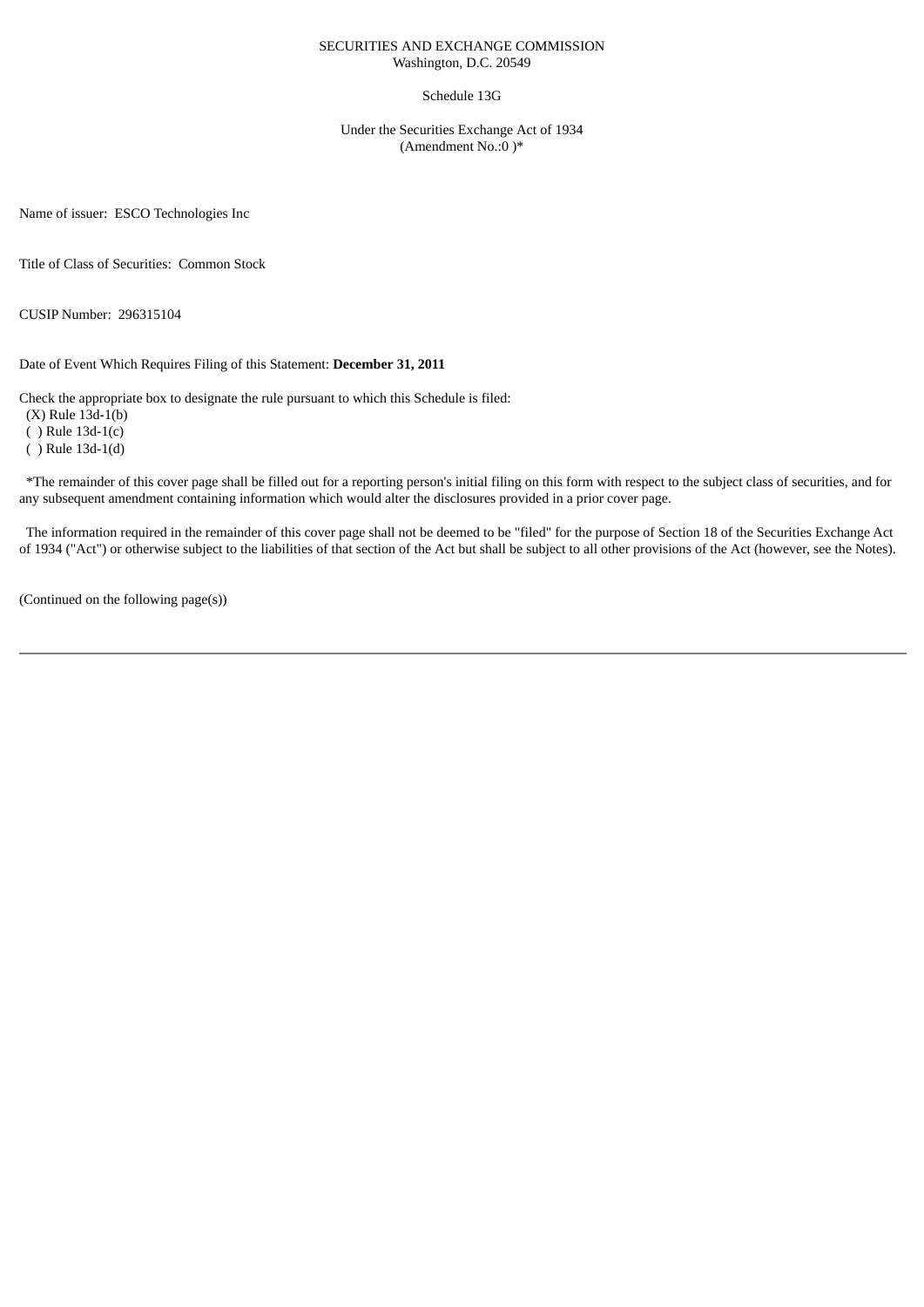- 1. NAME OF REPORTING PERSON S.S. OR I.R.S. IDENTIFICATION NO. OF ABOVE PERSON
- THE VANGUARD GROUP, INC. 23-1945930
- 2. CHECK THE APPROPRIATE [LINE] IF A MEMBER OF A GROUP

```
A. B.
X
```
- 3. SEC USE ONLY
- 4. CITIZENSHIP OF PLACE OF ORGANIZATION

Pennsylvania

(For questions 5-8, report the number of shares beneficially owned by each reporting person with:)

5. SOLE VOTING POWER

37,418

- 6. SHARED VOTING POWER
- 7. SOLE DISPOSITIVE POWER

1,368,027

8. SHARED DISPOSITIVE POWER

37,418

9. AGGREGATE AMOUNT BENEFICIALLY OWNED BY EACH REPORTING PERSON

1,405,445

10. CHECK BOX IF THE AGGREGATE AMOUNT IN ROW (9) EXCLUDES CERTAIN SHARES

N/A

11. PERCENT OF CLASS REPRESENTED BY AMOUNT IN ROW 9

5.26%

12. TYPE OF REPORTING PERSON

IA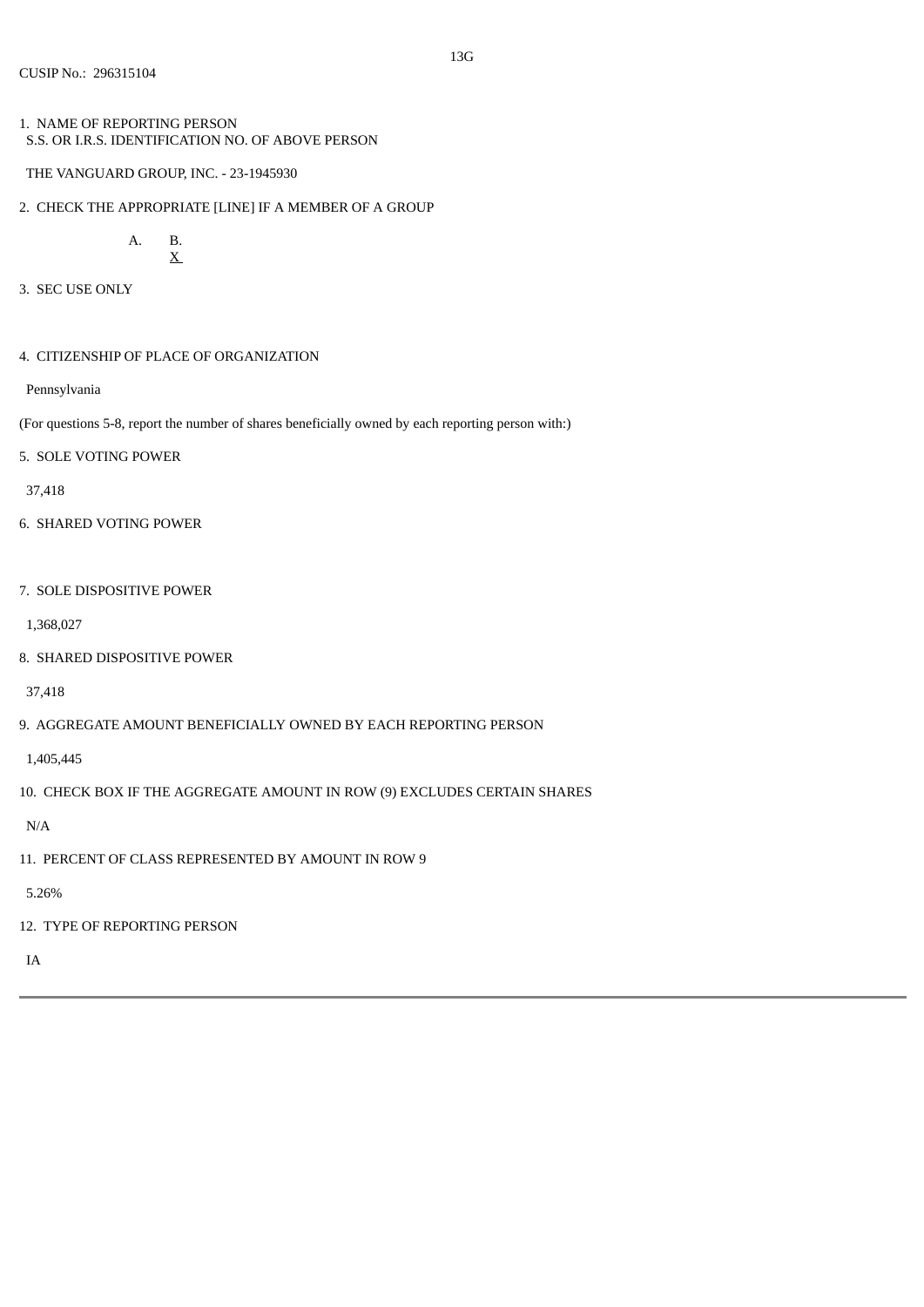# SECURITIES AND EXCHANGE COMMISSION Washington, D.C. 20549

# SCHEDULE 13G Under the Securities Act of 1934

Check the following [line] if a fee is being paid with this statement N/A

Item 1(a) - Name of Issuer:

ESCO Technologies Inc

Item 1(b) - Address of Issuer's Principal Executive Offices:

9900A Clayton Road St. Louis, Missouri, 63124-1186

Item 2(a) - Name of Person Filing:

THE VANGUARD GROUP, INC. - 23-1945930

## Item 2(b) – Address of Principal Business Office or, if none, residence:

100 Vanguard Blvd. Malvern, PA 19355

Item  $2(c)$  – Citizenship:

Pennsylvania

Item 2(d) - Title of Class of Securities:

Common Stock

Item 2(e) - CUSIP Number

296315104

Item 3 - Type of Filing:

This statement is being filed pursuant to Rule 13d-1. An investment adviser in accordance with §240.13d-1(b)(1)(ii)(E).

Item 4 - Ownership:

(a) Amount Beneficially Owned:

1,405,445

(b) Percent of Class:

5.26%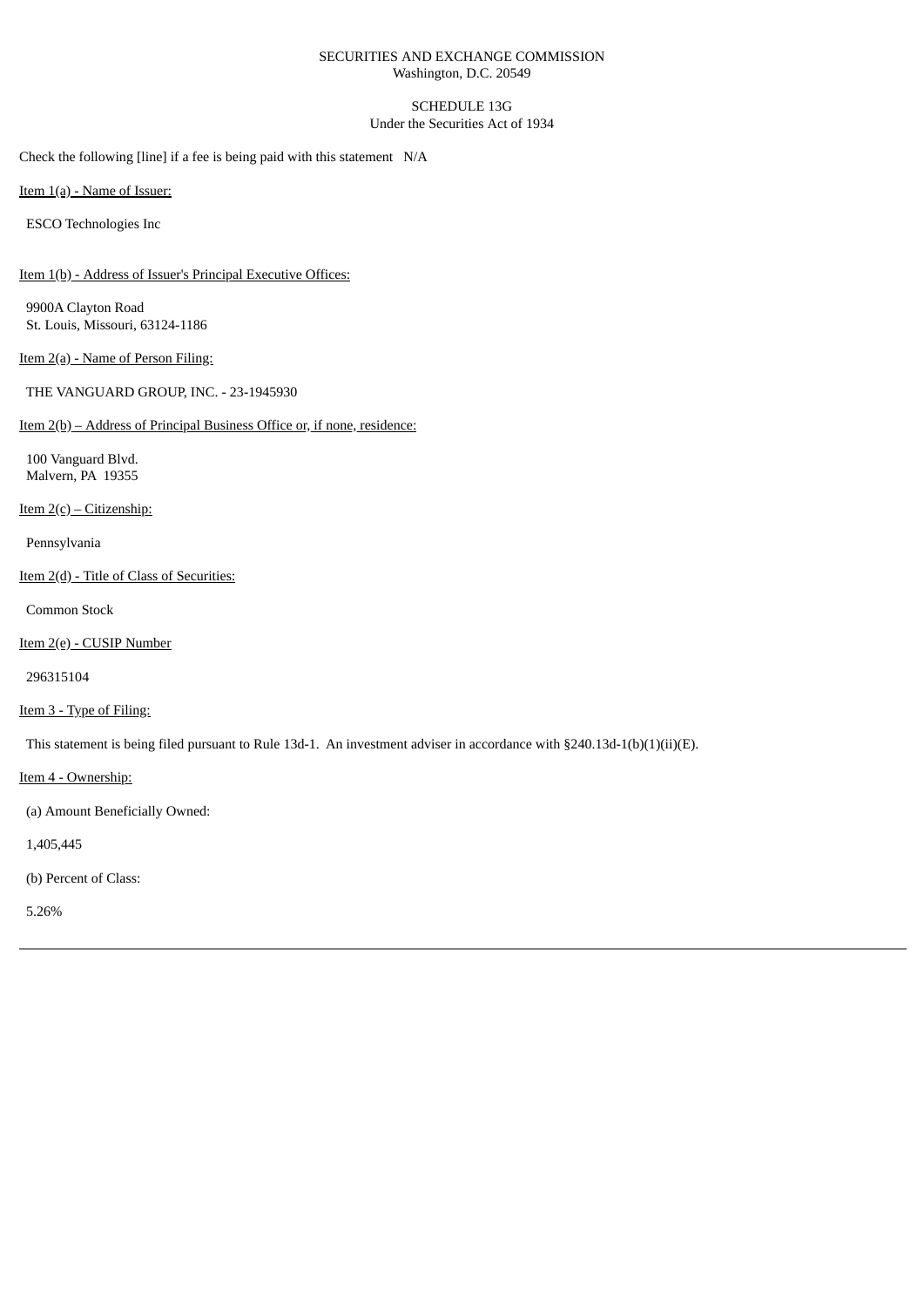- (c) Number of shares as to which such person has:
- (i) sole power to vote or direct to vote: 37,418
- (ii) shared power to vote or direct to vote:
- (iii) sole power to dispose of or to direct the disposition of: 1,368,027
- (iv) shared power to dispose or to direct the disposition of: 37,418

### Comments:

#### Item 5 - Ownership of Five Percent or Less of a Class:

### Not Applicable

Item 6 - Ownership of More Than Five Percent on Behalf of Another Person:

Not applicable

Item 7 - Identification and Classification of the Subsidiary Which Acquired The Security Being Reported on by the Parent Holding Company:

See Attached Appendix A

Item 8 - Identification and Classification of Members of Group:

Not applicable

Item 9 - Notice of Dissolution of Group:

Not applicable

# Item 10 - Certification:

By signing below I certify that, to the best of my knowledge and belief, the securities referred to above were acquired in the ordinary course of business and were not acquired for the purpose of and do not have the effect of changing or influencing the control of the issuer of such securities and were not acquired in connection with or as a participant in any transaction having such purpose or effect.

# **Signature**

After reasonable inquiry and to the best of my knowledge and belief, I certify that the information set forth in this statement is true, complete and correct.

Date: 02/06/2012

By /s/ F. William McNabb III\*

F. William McNabb III

President and Chief Executive Officer

\*By: /s/ Glenn Booraem

Glenn Booraem, pursuant to a Power of Attorney filed January 29, 2010, see File Number 005-81485, Incorporated by Reference